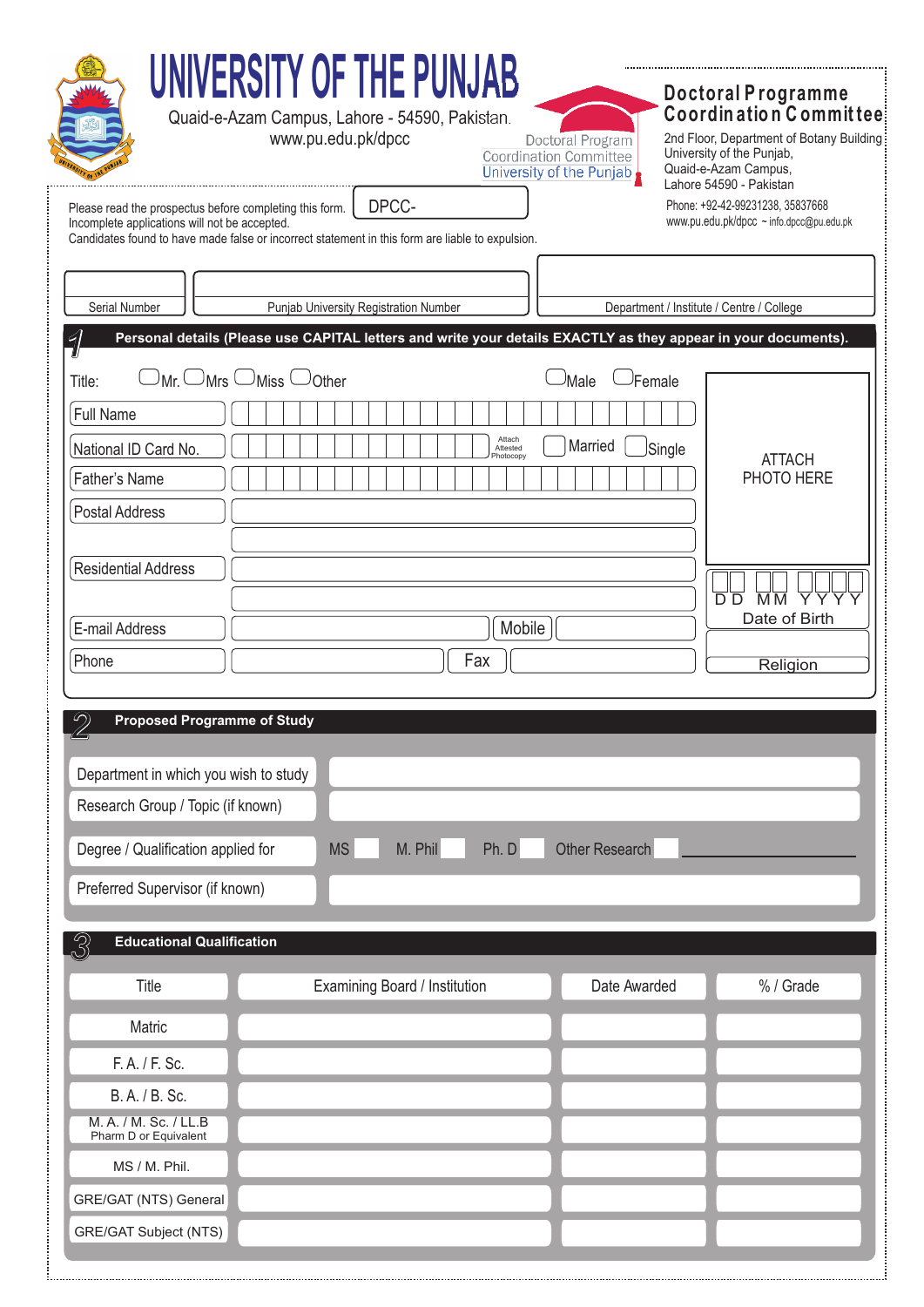| <b>Work Experience</b>            |                                                                                                                                                                                                      |                     |            |
|-----------------------------------|------------------------------------------------------------------------------------------------------------------------------------------------------------------------------------------------------|---------------------|------------|
| Job Title                         | Name of Organization                                                                                                                                                                                 | Full/Part-Time etc. | From<br>To |
|                                   |                                                                                                                                                                                                      |                     |            |
|                                   |                                                                                                                                                                                                      |                     |            |
|                                   |                                                                                                                                                                                                      |                     |            |
|                                   |                                                                                                                                                                                                      |                     |            |
|                                   |                                                                                                                                                                                                      |                     |            |
| <b>Declarations and Signature</b> |                                                                                                                                                                                                      |                     |            |
|                                   |                                                                                                                                                                                                      |                     |            |
|                                   | Brief sketch of research work done so farif any including title of the project, name of supervisor and institution. Use additional pages if<br>required. The statements should not exceed 500 words. |                     |            |
|                                   |                                                                                                                                                                                                      |                     |            |
|                                   |                                                                                                                                                                                                      |                     |            |
|                                   |                                                                                                                                                                                                      |                     |            |
|                                   |                                                                                                                                                                                                      |                     |            |
|                                   | To help us provide assistance, please state briefly if you have any special needs, requiring support or facilities.                                                                                  |                     |            |
|                                   |                                                                                                                                                                                                      |                     |            |
|                                   |                                                                                                                                                                                                      |                     |            |
|                                   |                                                                                                                                                                                                      |                     |            |
|                                   |                                                                                                                                                                                                      |                     |            |
|                                   |                                                                                                                                                                                                      |                     |            |
|                                   | Please give reasons for choosing this programme of study and the University of the Punjab.                                                                                                           |                     |            |
|                                   |                                                                                                                                                                                                      |                     |            |
|                                   |                                                                                                                                                                                                      |                     |            |
|                                   |                                                                                                                                                                                                      |                     |            |
|                                   |                                                                                                                                                                                                      |                     |            |
|                                   | Have you ever been convicted: if Yes. Give details of all convictions.                                                                                                                               |                     |            |
|                                   |                                                                                                                                                                                                      |                     |            |
|                                   |                                                                                                                                                                                                      |                     |            |
|                                   |                                                                                                                                                                                                      |                     |            |
|                                   | Have you ever joined any Department/Institute/Centre of College of Punjab University previously: if Yes, give details.                                                                               |                     |            |
|                                   |                                                                                                                                                                                                      |                     |            |
|                                   |                                                                                                                                                                                                      |                     |            |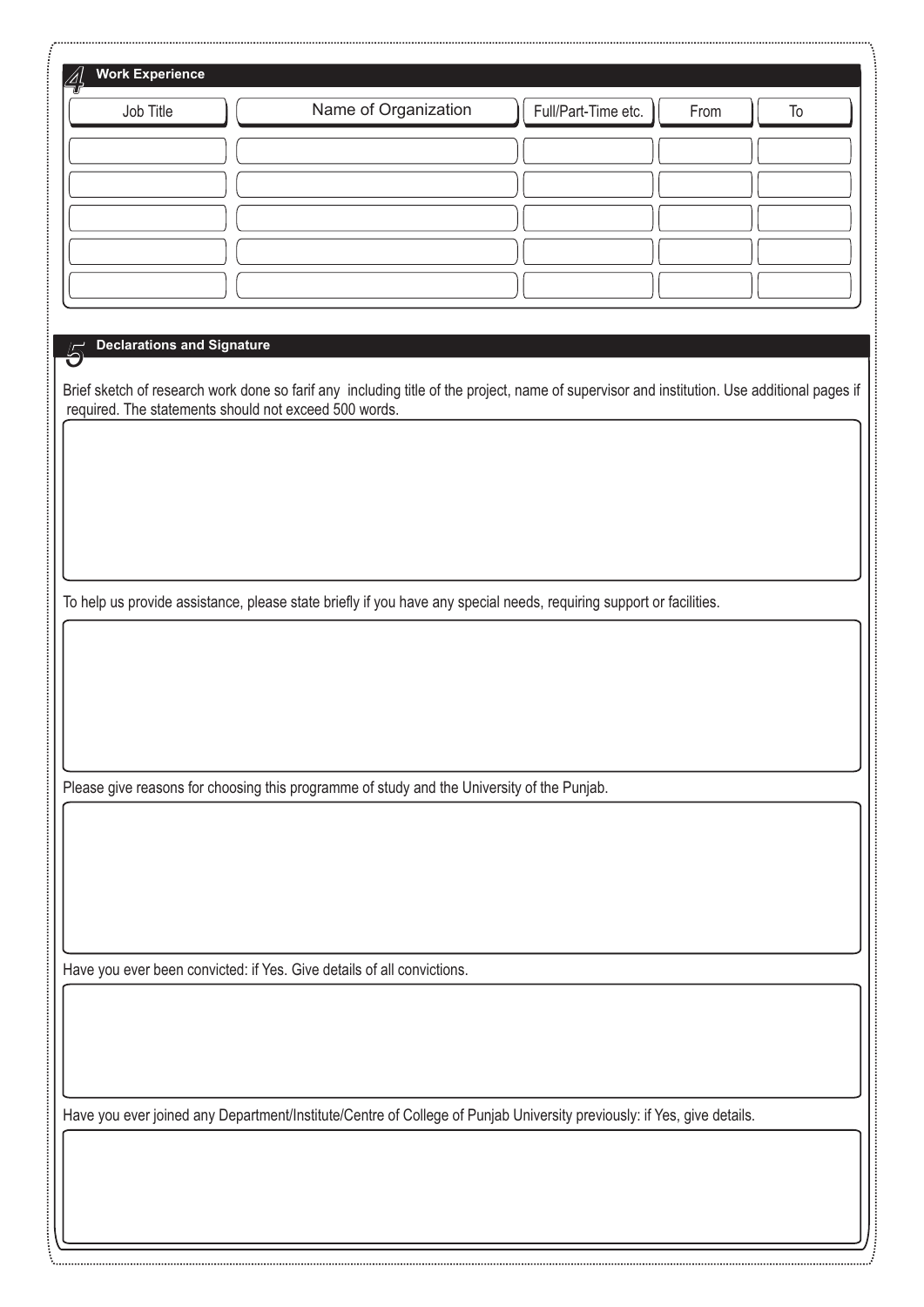| <b>Title of Paper</b><br><b>Check List</b><br>Have You:<br>Answered all questions.<br>Enclosed attested / certified copies of academic transcripts. (including certified translation if necessary)<br>$\bigcirc$ MS / M. Phil | Journal<br>Enclosed a letter of permission from the employer (for employees only)<br>Enclosed certificate of experience from the employer. | Volume                   | Year | Page |
|-------------------------------------------------------------------------------------------------------------------------------------------------------------------------------------------------------------------------------|--------------------------------------------------------------------------------------------------------------------------------------------|--------------------------|------|------|
|                                                                                                                                                                                                                               |                                                                                                                                            |                          |      |      |
|                                                                                                                                                                                                                               |                                                                                                                                            |                          |      |      |
|                                                                                                                                                                                                                               |                                                                                                                                            |                          |      |      |
|                                                                                                                                                                                                                               |                                                                                                                                            |                          |      |      |
|                                                                                                                                                                                                                               |                                                                                                                                            |                          |      |      |
|                                                                                                                                                                                                                               |                                                                                                                                            |                          |      |      |
|                                                                                                                                                                                                                               |                                                                                                                                            |                          |      |      |
|                                                                                                                                                                                                                               |                                                                                                                                            |                          |      |      |
|                                                                                                                                                                                                                               |                                                                                                                                            |                          |      |      |
|                                                                                                                                                                                                                               |                                                                                                                                            |                          |      |      |
|                                                                                                                                                                                                                               |                                                                                                                                            |                          |      |      |
|                                                                                                                                                                                                                               |                                                                                                                                            |                          |      |      |
|                                                                                                                                                                                                                               |                                                                                                                                            |                          |      |      |
|                                                                                                                                                                                                                               |                                                                                                                                            |                          |      |      |
|                                                                                                                                                                                                                               | GRE/GAT (NTS) General                                                                                                                      | GRE/GAT Subject (USA)    |      |      |
|                                                                                                                                                                                                                               | $\bigcirc$ M.A. $\bigcirc$ M.Sc. $\bigcirc$ B.Sc. (Engineering) $\bigcirc$ Pharm D                                                         | Or equivalent            |      |      |
| B.A.                                                                                                                                                                                                                          | $\bigcirc$ B.Sc. $\bigcirc$ Or equivalent                                                                                                  |                          |      |      |
| Intermediate Certificate                                                                                                                                                                                                      | ◯ Matriculation Certificate                                                                                                                | $\bigcirc$ Or equivalent |      |      |
|                                                                                                                                                                                                                               | Enclosed migration certificate (if graduated from a University other than the Punjab University).                                          |                          |      |      |
| Enclosed a certificate of good moral character.                                                                                                                                                                               |                                                                                                                                            |                          |      |      |
|                                                                                                                                                                                                                               | Enclosed an attested copy of the National Identity Card / Domicile Certificate.<br>Enclosed three attested copies of recent photographs.   |                          |      |      |
| Note:                                                                                                                                                                                                                         |                                                                                                                                            |                          |      |      |
|                                                                                                                                                                                                                               | $\star$ All relevant documents must be attached by the candidate with his / her application form.                                          |                          |      |      |
|                                                                                                                                                                                                                               | No benefit would be given for any document not attached at the time of submitting application or produced after the closing date           |                          |      |      |
| i.e. 12-07-2013.                                                                                                                                                                                                              |                                                                                                                                            |                          |      |      |
|                                                                                                                                                                                                                               | ★ Applicants shall submit their original documents at the time of admission.                                                               |                          |      |      |

C) Not to "indulge in politics", and in case, I violate this undertaking and "indulge in politics" after my admission by the University, I shall be liable to expulsion without any notice under the order of the Vice-Chancellor which order shall be final and can be questioned only before the Supreme Court of Pakistan vide judgment/order of the Supreme Court of Pakistan dated 01 July 1992.

| D) I accept as binding on me as long as I am a student, all rules and regulations in force at the time of joining and which might be framed subsequently. |      |                            |  |
|-----------------------------------------------------------------------------------------------------------------------------------------------------------|------|----------------------------|--|
| E) Show good behavior;                                                                                                                                    |      |                            |  |
| F) Devote whole-heartedly to my studies and maintain the dignity and prestige of the University both in and outside the Campuses;                         |      |                            |  |
| G) Pay in time all dues and fine, if any;                                                                                                                 |      |                            |  |
| H) I will notify the new address to Assistant Registrar, DPCC, if there is any change in my contact address/phone number.                                 |      |                            |  |
| 1) I undertake to take examination unconditionally notified by the University/Department/Institute/Centre/College.                                        |      | Signature of the Applicant |  |
| J) I have read the relevant rules and regulations concerning admission before signing this application.                                                   |      |                            |  |
|                                                                                                                                                           | Date |                            |  |
|                                                                                                                                                           |      |                            |  |